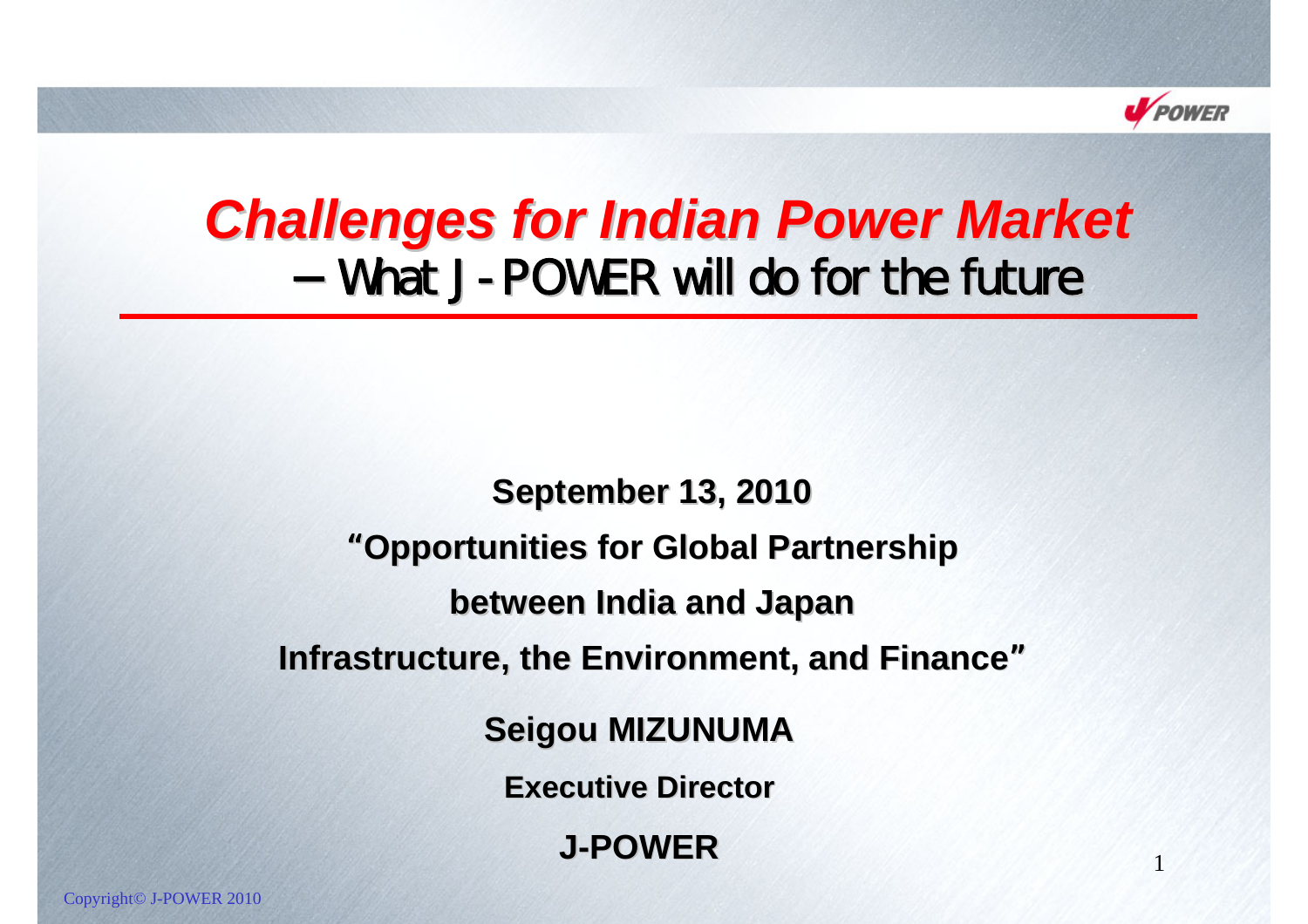## *1. Profile of J-Power (in Japan)*

 $\blacktriangleright$ 

- **POWER Only one large-scale electric wholesaler– 6th largest in generation capacity (17GW) Only one large-scale electric wholesaler– 6th largest in generation capacity (17GW)**
- **Established as SOE in 1952, but 100% privatized through IPO in 2004. Established as SOE in 1952, but 100% privatized through IPO in 2004.**  $\blacktriangleright$
- **If all arms of generation capacity, largest for coal-fired (8.4GW), 2nd largest for hydro (8.6GW) and wind (269MW). (8.6GW) and wind (269MW).**  $\blacktriangleright$
- **Owner of transmission trunk lines 2,400 km that link Japanese electric power networks Owner of transmission trunk lines 2,400 km that link Japanese electric power networks**  $\blacktriangleright$

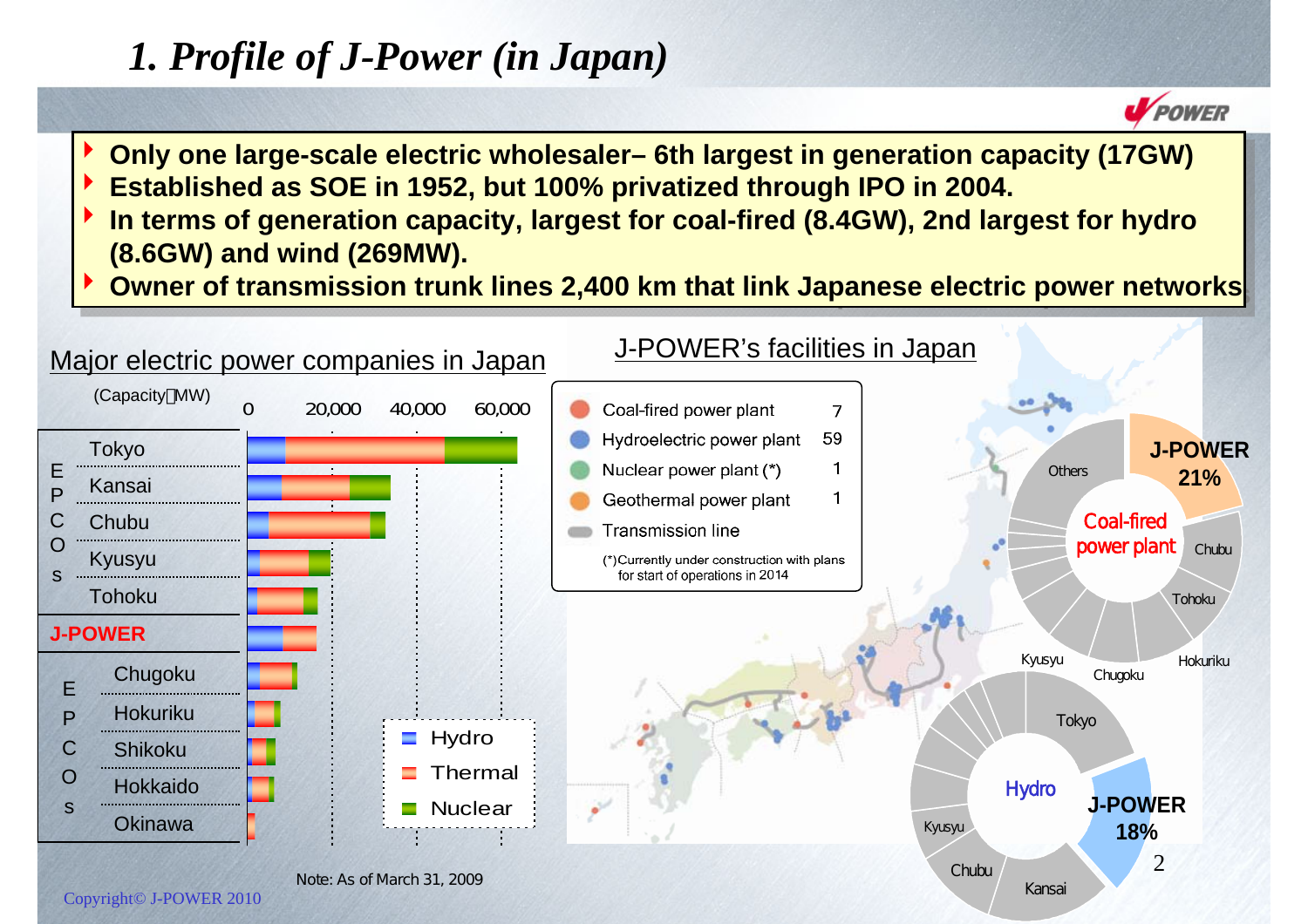## *1. Profile of J-POWER (in Japan)*



#### **Location of Coal-fired power plant in Japan**

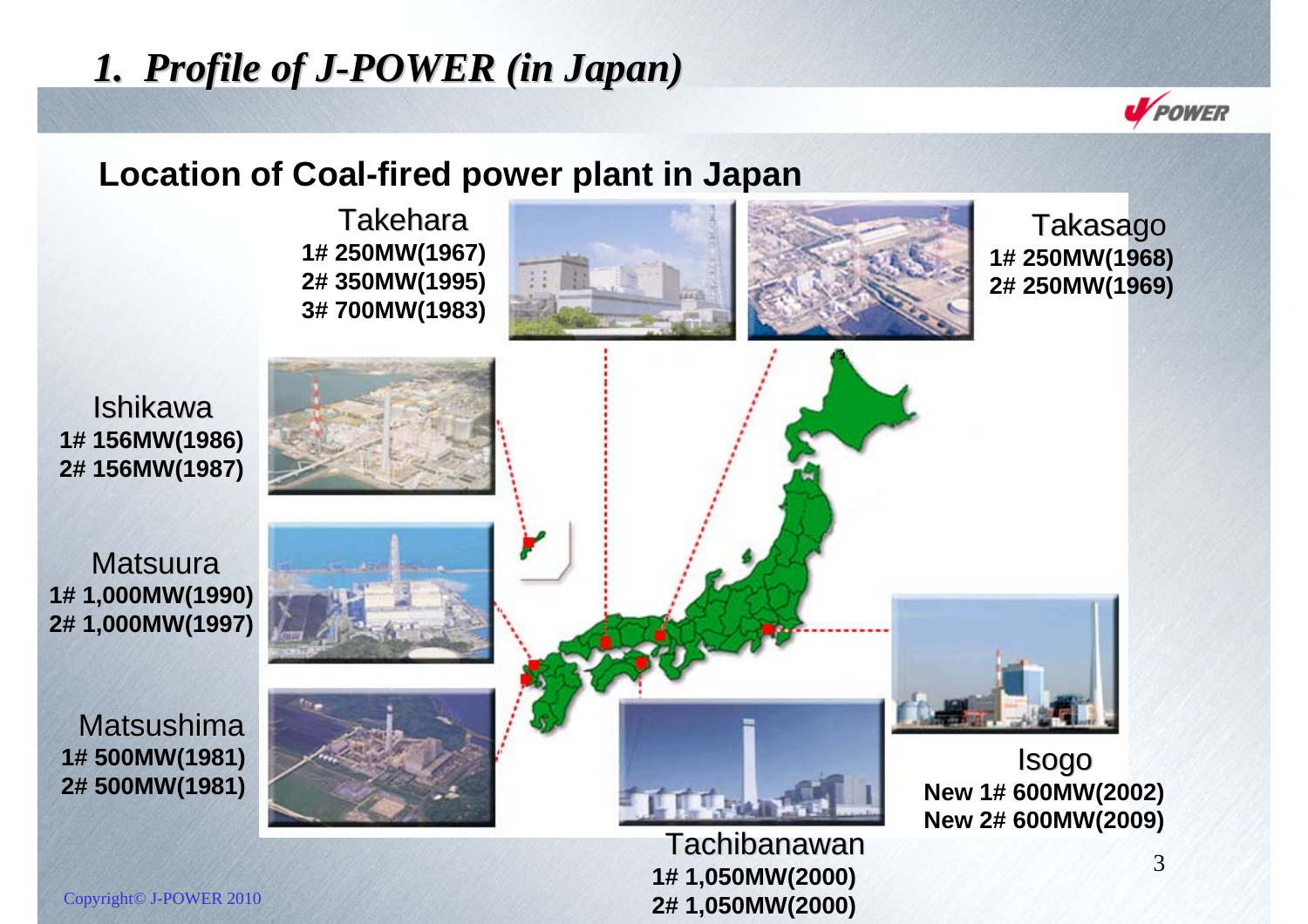#### *Cf. Isogo Power Plant (Typical Project applying latest USC technology)*

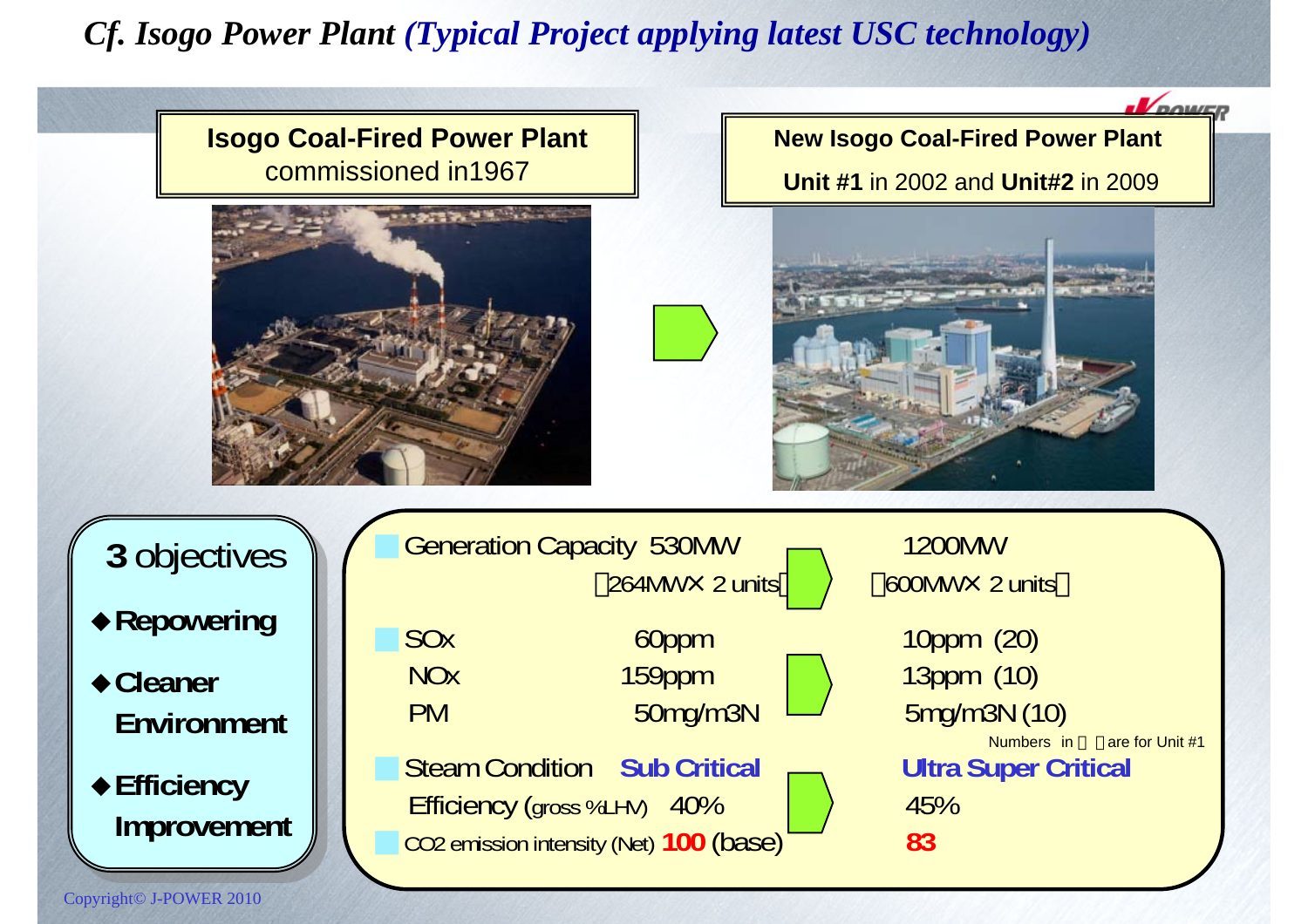## *Cf. Clean Air Technologies Cf. Clean Air Technologies*

#### **1. Environment protection measures SOx and NOx are also important to improve the air quality in India. The emissions levels in Japan are much lower than other developed countries.**



**Source : Source : Federation of Electric Federation of Electric Power Companies, Japan (and actual data Power Companies, Japan (and actual data for Isogo) for Isogo)**

**The following equipments can mitigate SOx and NOx emissions; Wet type desulfurization equipment Dry type desulfurization equipment (J-POWER En Tech Inc.) Ammonia selective catalytic reduction process**

**V** POWER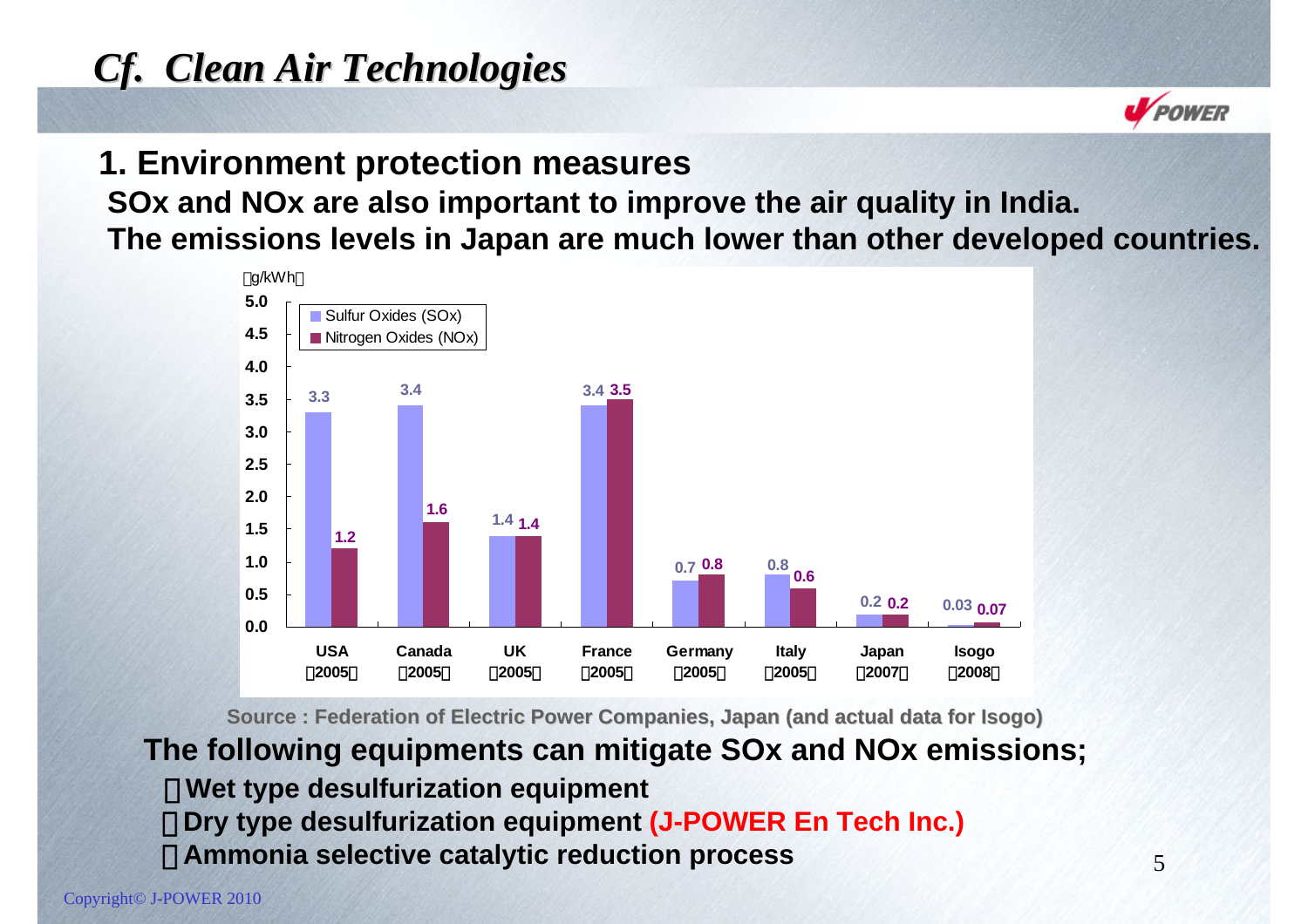## *1 Profile of J-POWER (Overseas)*

- Since 1960s, J-POWER has provided consulting services for 306 projects in 63 **countries.countries.**
- <sup>4</sup>**J-POWER is aggressively promoting overseas power generation business (IPP) in**  <sup>4</sup>**J-POWER is aggressively promoting overseas power generation business (IPP) in the key markets of Asia and USA (6 countries, 25 projects, 3.5GW in operation) the key markets of Asia and USA (6 countries, 25 projects, 3.5GW in operation)**

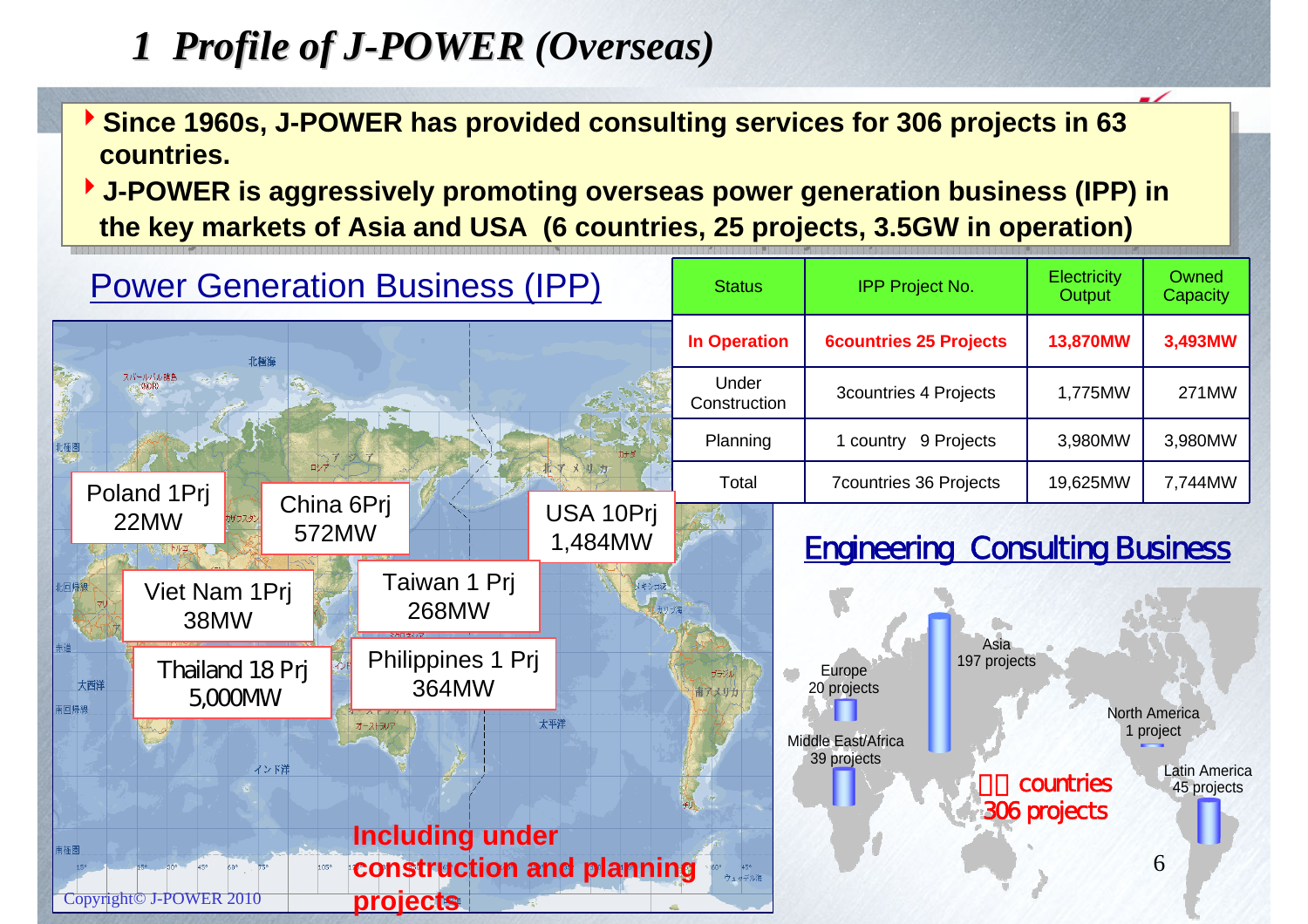### *1 Profile of J-POWER (In India) Track Record of Consulting Business*

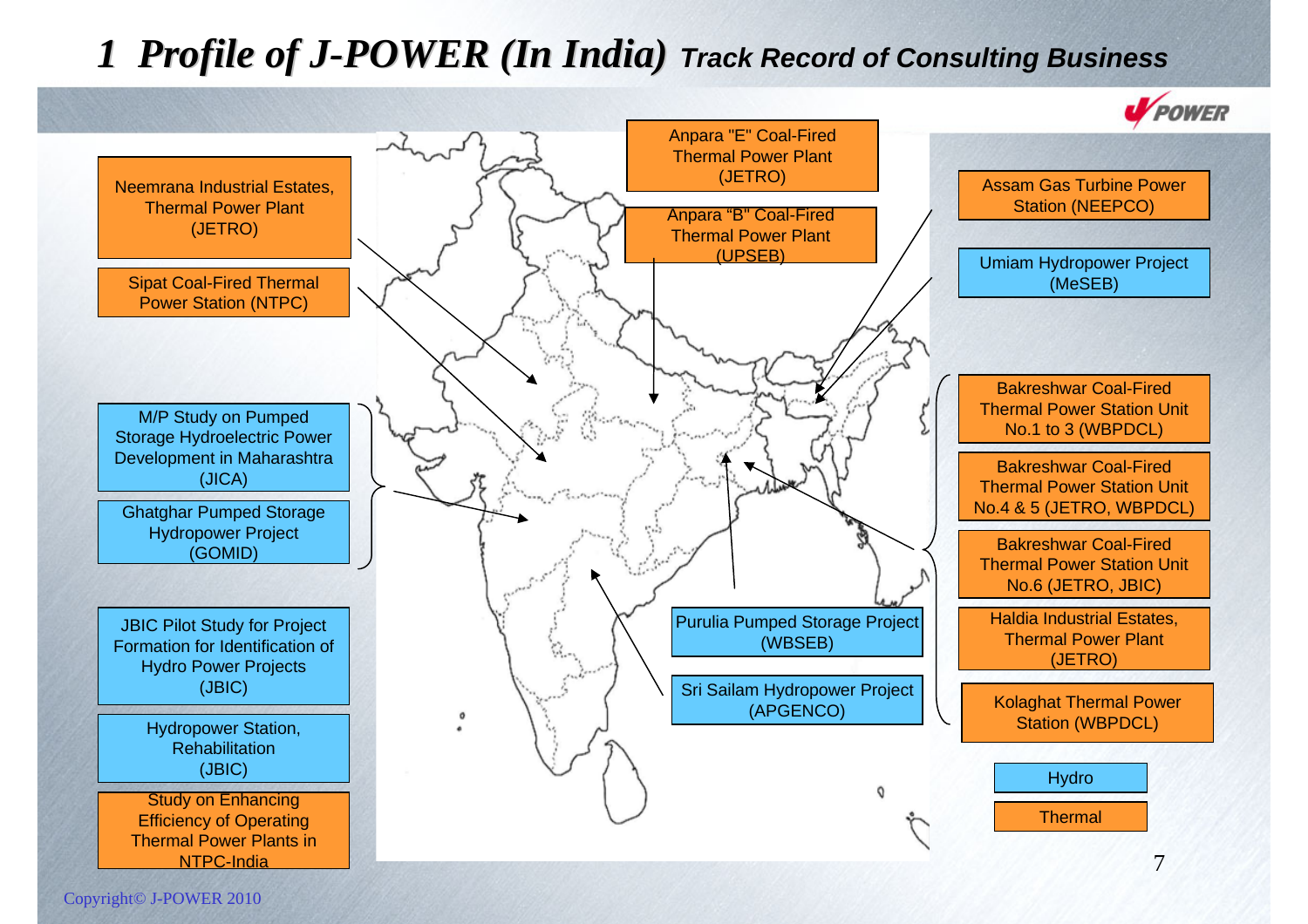

Copyright© J-POWER 2010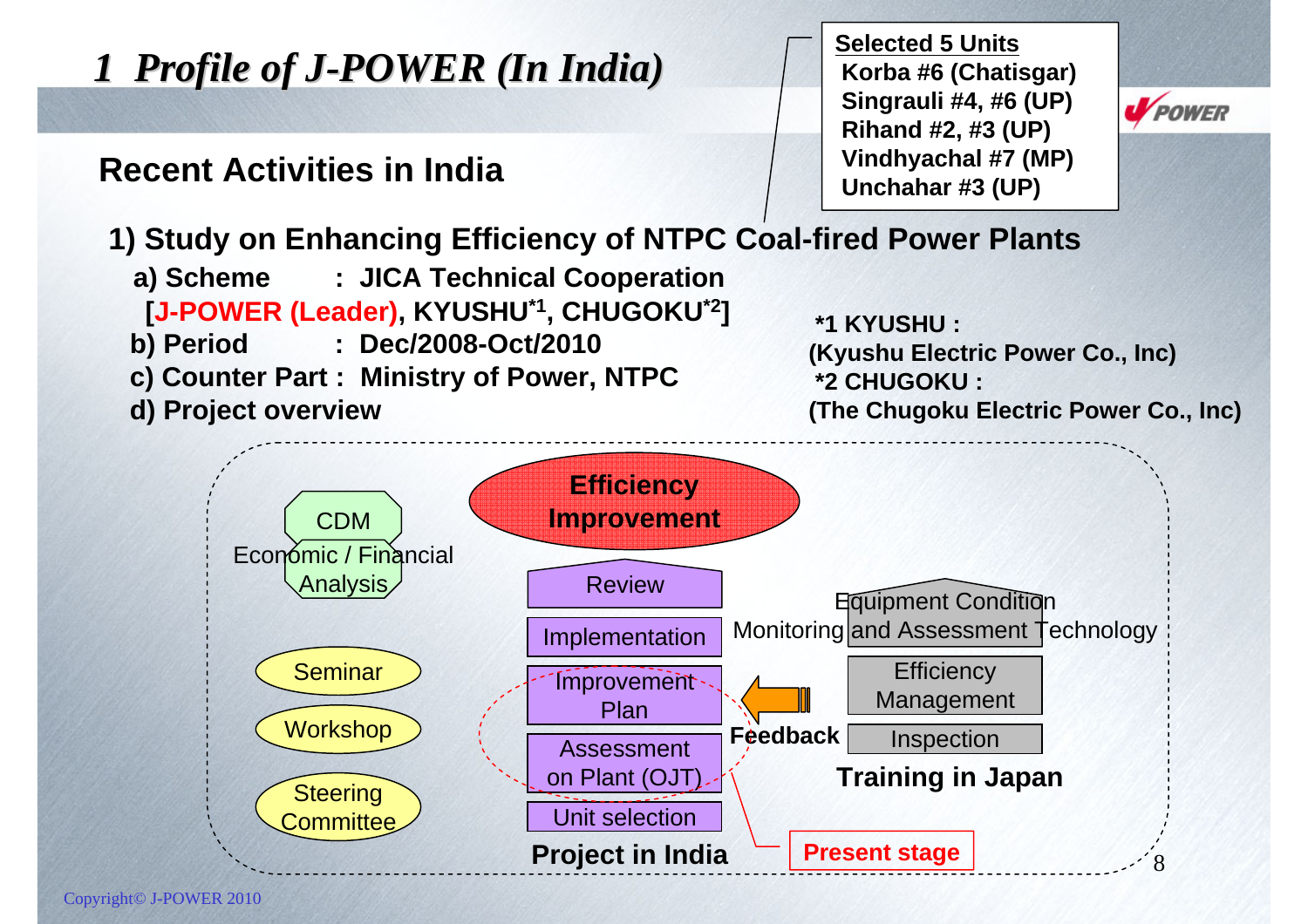## *1 Profile of J-POWER (In India)*



#### **Recent Activities in India (continued)**

**2) Consulting for Bakreswar Coal-fired Power Plant (West Bengal State)**

- **a) Client : WBPDCL (West Bengal Power Development Corporation) 5x210MW Coal-fired Power Plant**
- **b) Scope : FS, BD (Basic Design), DD (Definite Design), SV**
- **c) Period : 1995- 2009**

#### **3) Consulting for Puluria Hydro Pumped Storage Power Plant (West Bengal State)**

- **a) Client : WBSEB (West Bengal State Electricity Board) 4x225MW Hydro pumped Storage Power Plant**
- **b) Scope : FS, BD, DD, SV**
- **c) Period : 1990-92, 1995-2008**
- **4) Consulting of Sipat Coal-fired Power Plant (MP state)**
	- **a) Client : NTPC, 3x660MW Coal-fired Power Plant**

**(1st Supercritical Power Plant in India)**

- **b) Scope : FS, BD**
- 

c) Period : 1998-2003<br>Active in India for more than 20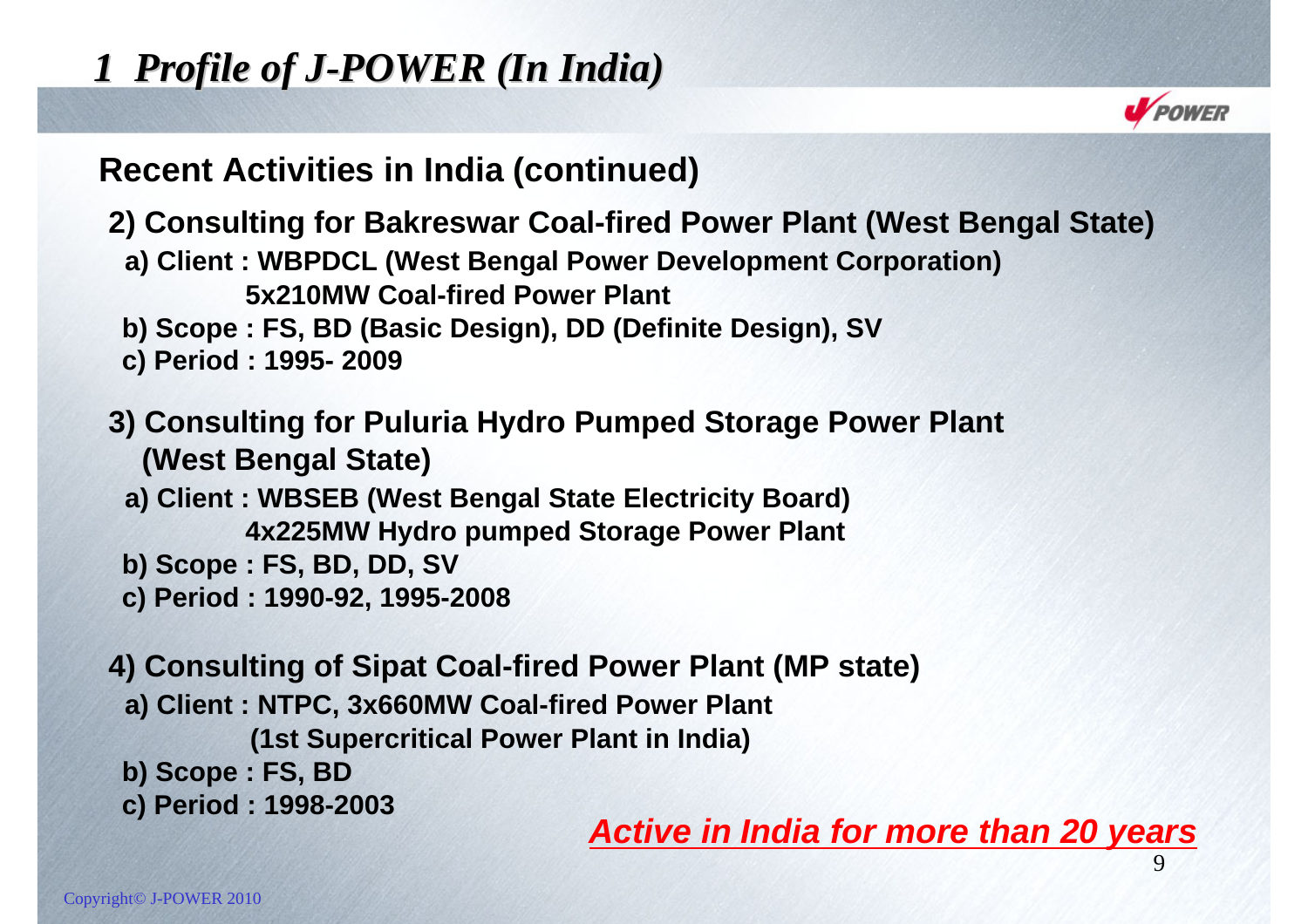## *2. Investing in Indian Power Sector (No.1)*



## 【**Opportunities**】 **1.Chronic Shortage of Electric Power**

**2.High Growth Potential for Electric Power Sector in a longer perspective**

| <b>Item</b>                | India           | <b>China</b> | <b>Japan</b> |
|----------------------------|-----------------|--------------|--------------|
| <b>Capacity (GW)</b>       | 159 March, 2010 | 793 2008     | 263 2008     |
| <b>GDP</b> per capita PPP) | 2,762US\$       | 5,962US\$    | 34,115US\$   |
| <b>Population 2008</b>     | 1.2 billion     | 1.35 billion | 0.13 billion |

**Growth of Power Demand: 6.4% (past 10 year average)** Source : IEA World Energy Outlook 2009, etc. ・**11th Five-Year-Plan(2007-2011): 62.4GW planned to be developed**(**about** 1**/4 of Japan)**

### **3**.**Dominance of Coal-fired Generation (68% of total amount of electricity generated)**

・**Market trend of Coal-fired P/P : leaning to technologies of higher efficiency and clean coal firing.**

#### "**Large-scale Electric Power Development Plan**" **and** "**Bulk Order for Super-Critical Units**"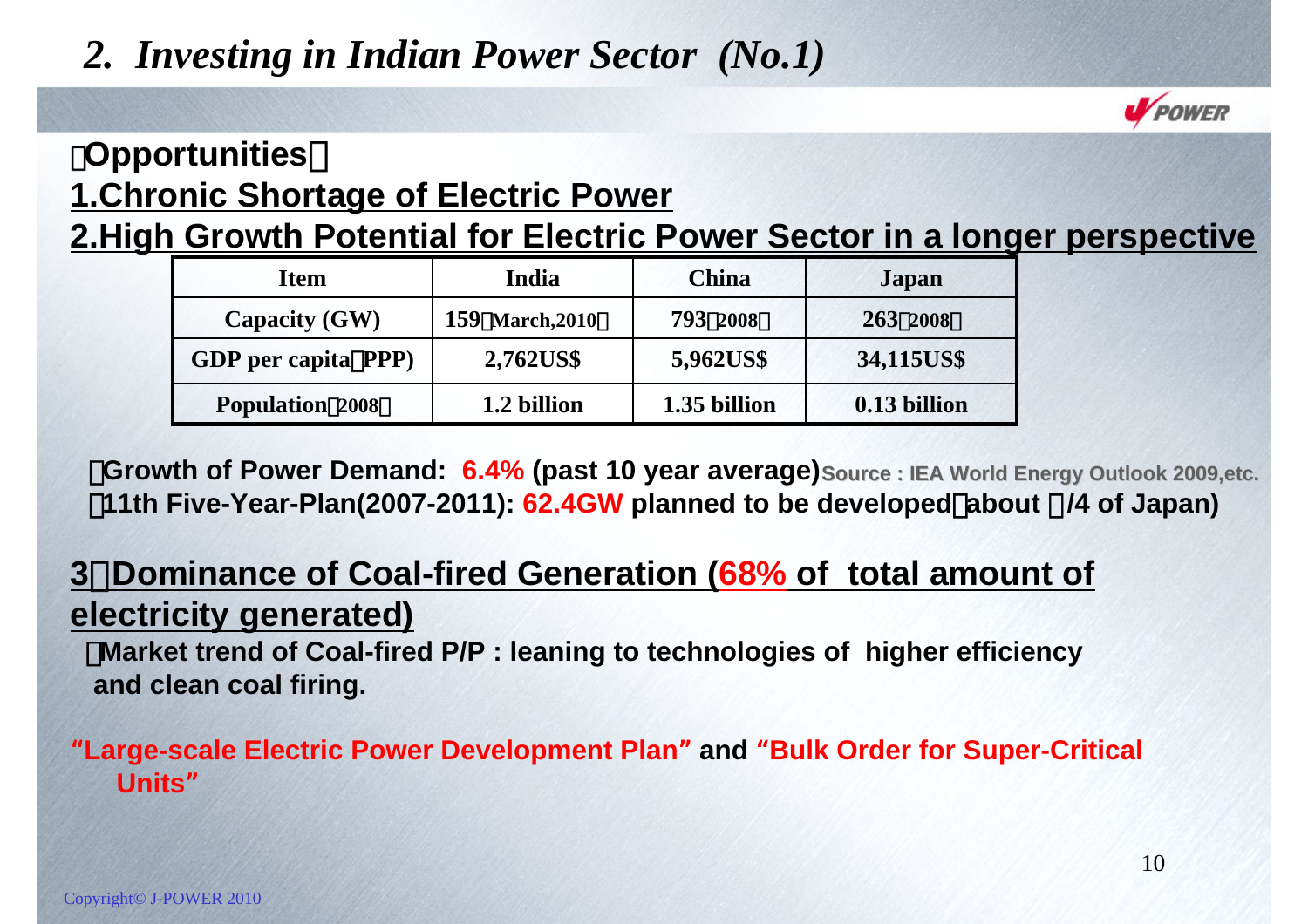### *Cf. Coal for Power Generation in India Cf. Coal for Power Generation in India*



#### **Future prospects**

 $\bullet$  **India will continue to depend on coal to meet strong growth of power demand.**

**V** POWER

- $\bullet$  **Capacity of coal-fired plants will grow drastically from 78GW in 2007 to 364GW in 2030. (4.7 times)**
- $\bullet$  **Accordingly, CO2 emission from coalfired plants is increasing from 0.7 billion ton in 2007 to 1.6 billion ton in 2030. (2.3 times)**
- $\bullet$  **Coal-fired plants are still a major source of CO2 emission GoI is committed to a CO2 reduction target (i.e., 20-25% reduction per unit of GDP by 2020 over 2005**

11 *high efficiency coal-fired plants need to be installed.*

**Source : Source : IEA World Energy Outlook 2009 IEA World Energy Outlook 2009 Reference scenario**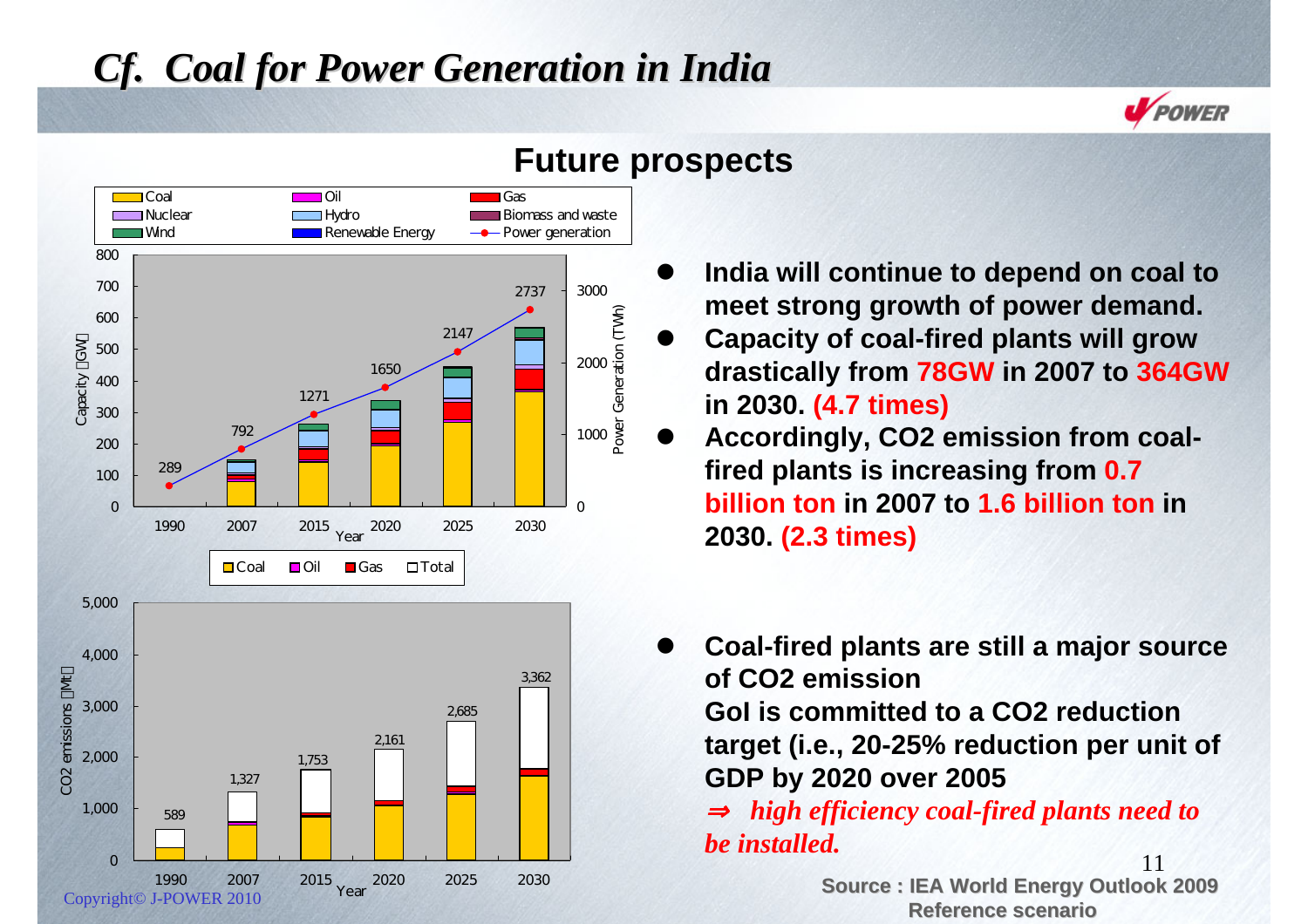### *2. Investing in Indian Power Sector (No.*2*)*



### **4**.**Participation of Japanese Heavy Electric Machinery Manufactures in Indian equipment supply market (JV with local partners**)

**Acceleration of local sourcing of reliable and affordable equipments for high-efficient Coal-fired P/P.** 

*India offers unique opportunities forJ-POWER to take advantage of its experience and expertise accumulated over long time and world-wide, especially in the field of Clean Coal and Clean Air technologies.*

*Pursuing them is just in line with the Japanese Government's New Growth strategy.*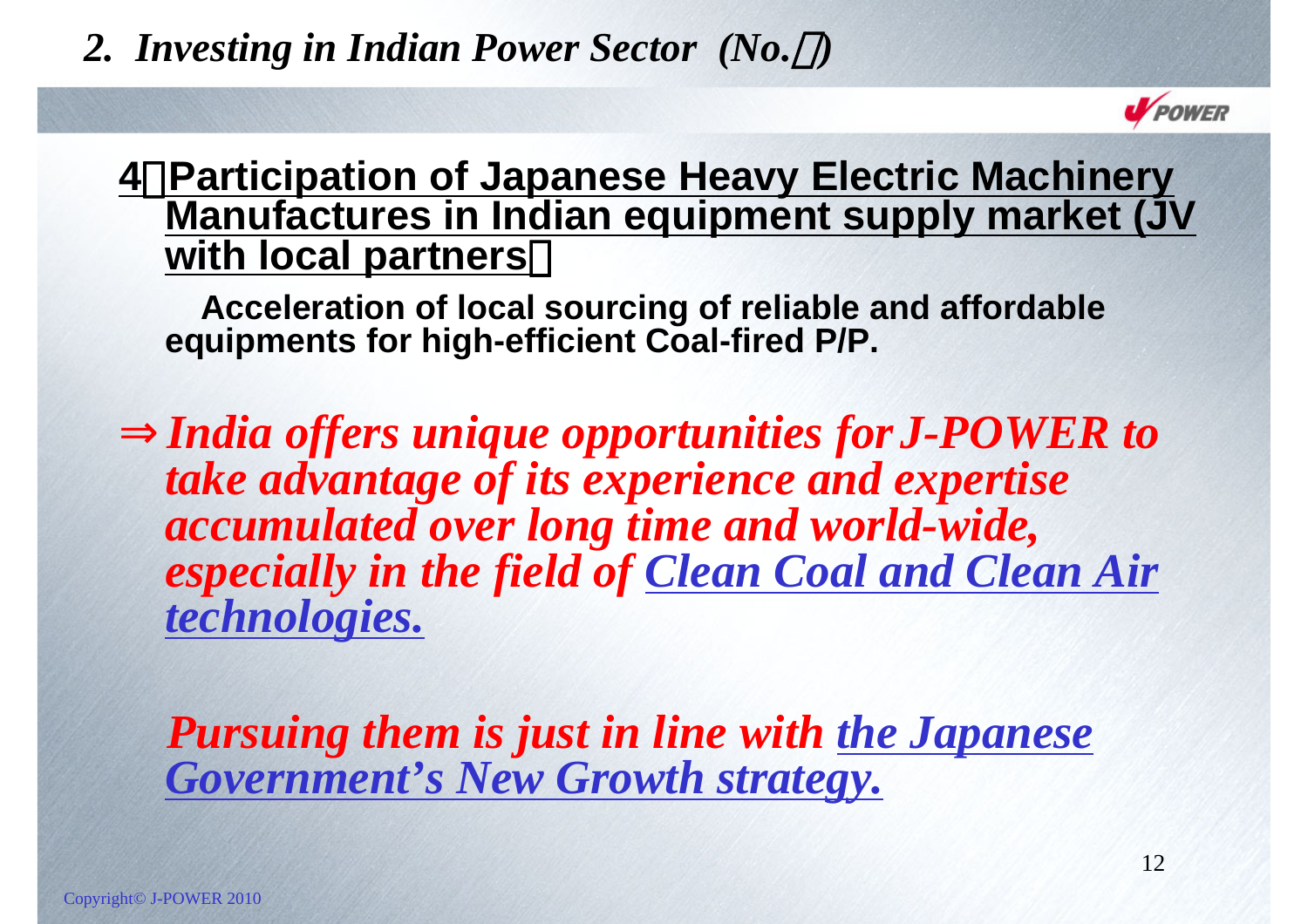### *2. Investing in Indian Power Sector (No.3)*



## 【**Challenges**】

**1**.**Very limited foreign investment in Indian power sector**

・**More than 80% of generation capacity is owned by national or state companies.** 

・**IPPs account for only 15% and dominated by Indian capital.** 

**(e.g. Tata and Reliance successfully won 4000MW-class Ultra Mega Power Project bids)**

### **2**.**Weak financial strength of off takers**

・**Inappropriate cost-benefit sharing of electricity tariff (Cross subsidies among customers, setting low-price for agricultural users)**

**Transmission and distribution loss (Aggregate Technical and Commercial Losses) is still almost 30% !**

13・**After enactment of the Indian Electricity Act 2003, financial standing of Discoms in some states has improved owing to unbundling of electricity authorities, introduction of Multi-Year-Tariff approval system, e.t.c.**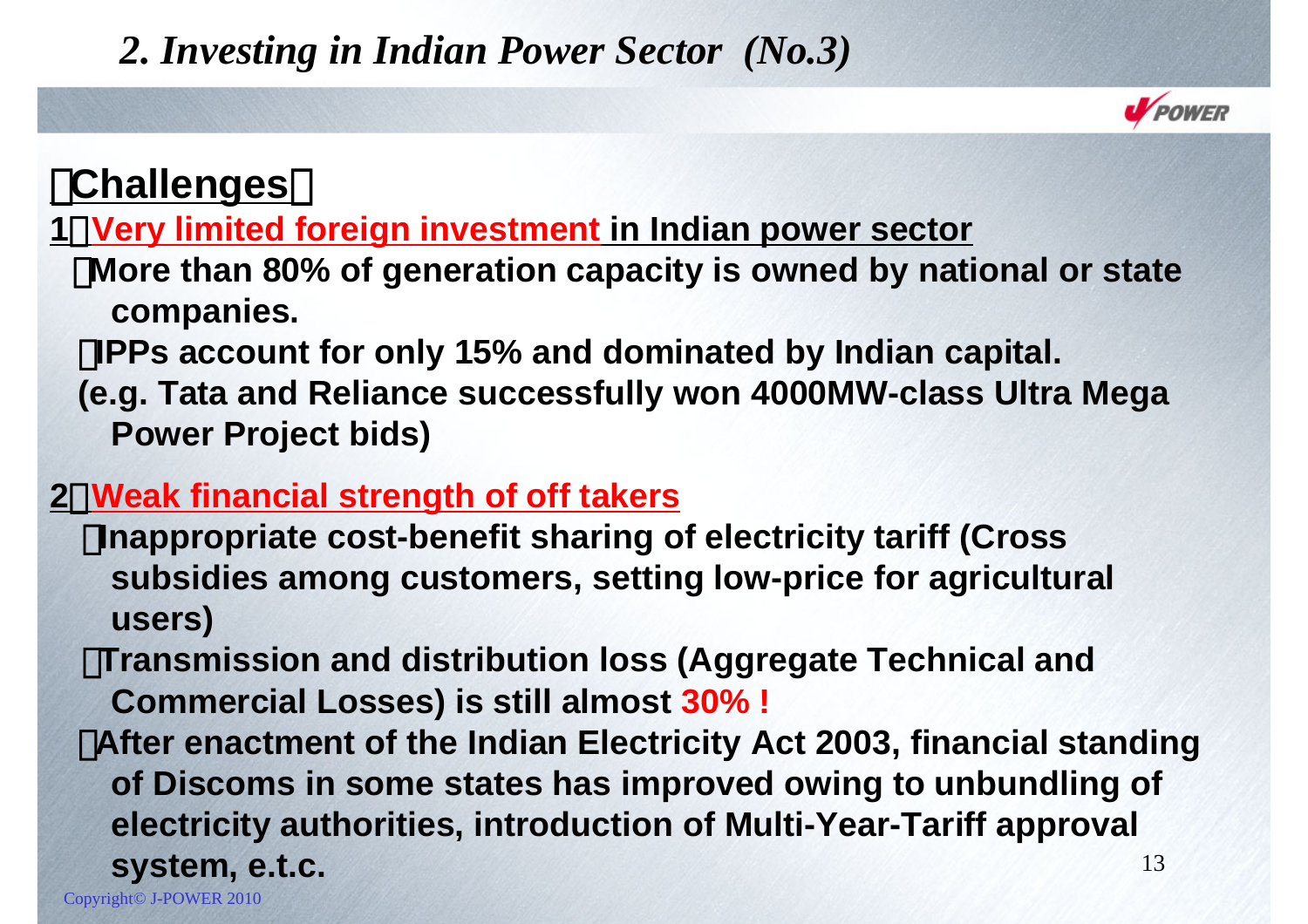### *2. Investing in Indian Power Sector (No.4)*



#### **3**.**Land Acquisition and local environmental issues** Local partner's role is important

**4**.**Complicated systems (Power trading, domestic coal procuring, etc.) Power Market system is too much complicated and increases risk profile for foreign investors.**

**e.g., Intra and Inter state power supply, short term, middle term and long term power supply, Multiple or Bilateral power supply, power transaction in Merchant Power Market, Automatic Settlement Mechanism for the gap of power Supply and Demand, etc**

**5. Complicated legal systems(wide-range operation of general rules and guideline,etc)**

*Unique features of Indian market: Important to accumulate experiences and knowledge*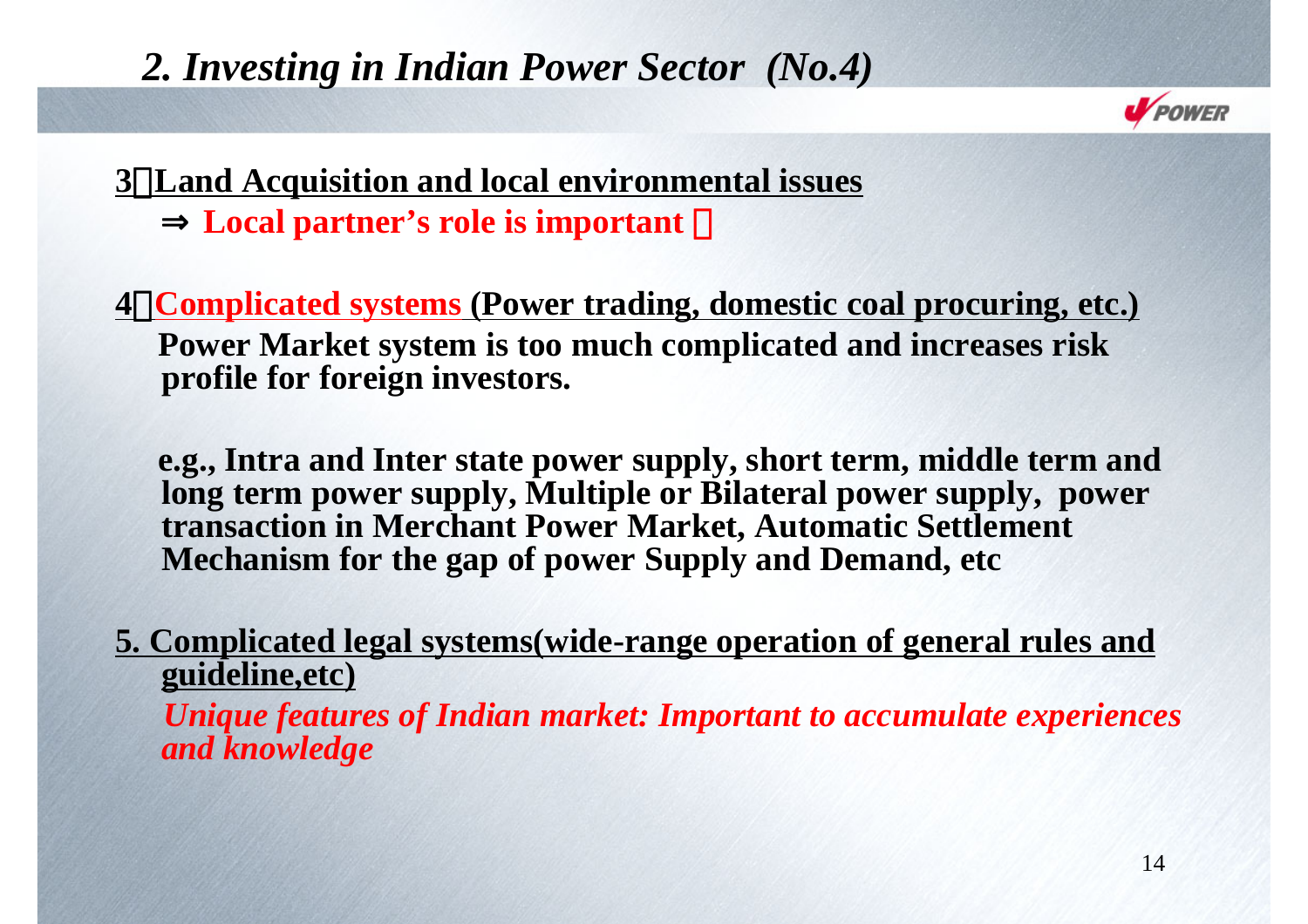### *2. Investing in Indian Power Sector (No.5)*



### **Going Forward**

<sup>⇒</sup>*Indian power sector has developed and is developing rapidly, but still dominated by Indian players, and failed to attract foreign capital and finance as it should have.*

<sup>⇒</sup>*There still remains a gap between Indian policy makers and foreign investors and financial institutions on the perception of Indian power market and its business environment.*

Indian power market is simply too huge to be invested and financed by *Indian players alone. At the same time, India is a core market for the Japanese government*'*s New Growth Strategy.* 

<sup>⇒</sup>*Indian side should not stick to the recent success stories alone and listen to foreign parties as well. Policy discussions between Indian policy makers and Japanese counterpart is necessary. I welcome JBIC to play a leading role in them.*